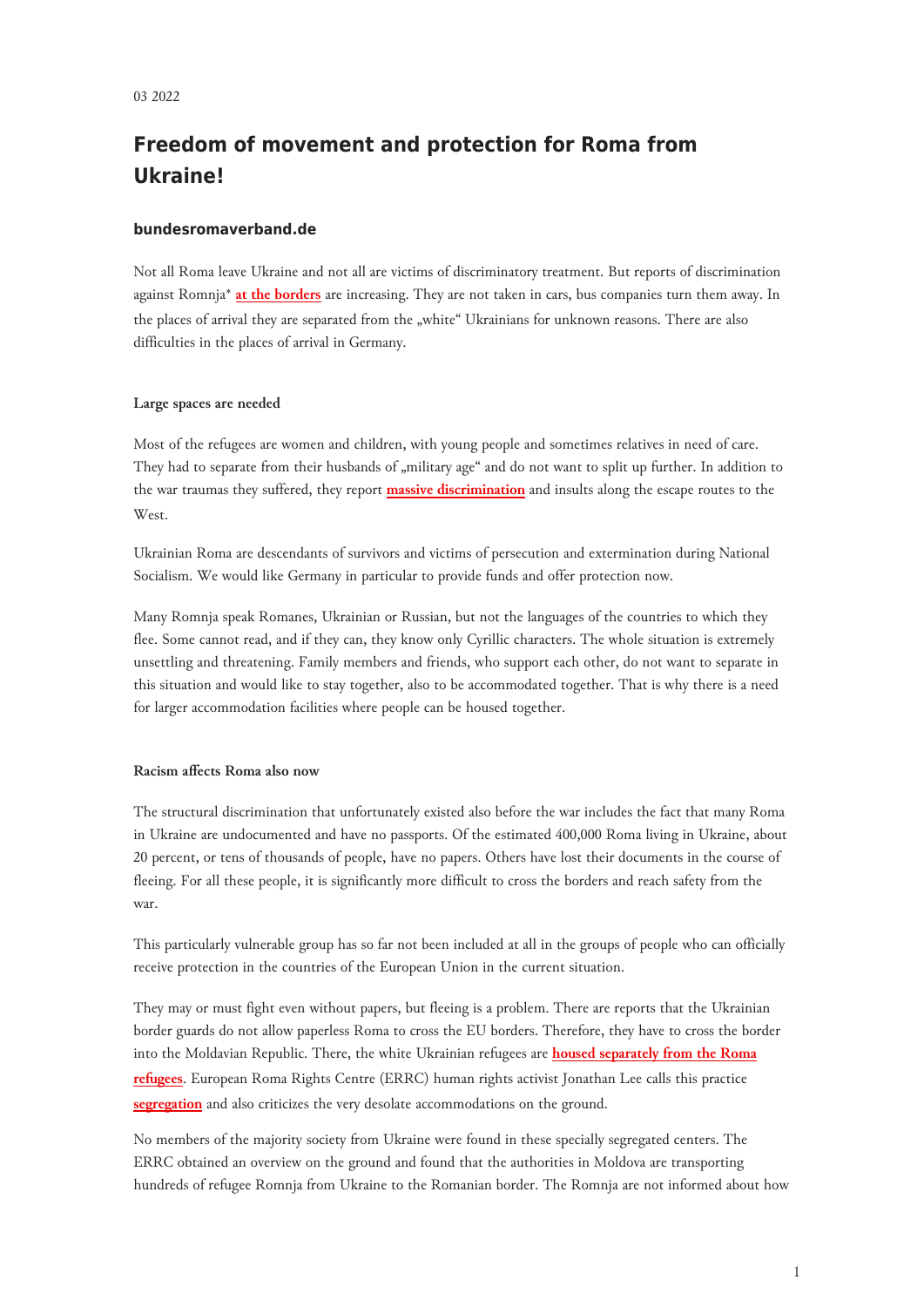the immigration process works and are often turned back at the border because they do not have the right documents or no documents at all.

### **Equal rights and opportunities for all refugees!**

According to Al Jazeera news channel, the authorities in **[Moldova](https://www.aljazeera.com/news/2022/3/7/ukraines-roma-refugees-recount-discrimination-on-route-to-safety)** are being pressured to draw up a redistribution plan for fleeing Roma that does not require them to produce any documents. The channel does not report by whom they are being pressured. Moldovan MP Dorian Istratii, coordinates work at the Manej refugee center. He says the Moldovan government is working to persuade the Romanian government to take in fleeing undocumented Roma from Ukraine so they can be granted asylum there. Under EU law, however, this would mean that they would then have to stay there. This would be a clear discrimination of the undocumented, since all other Ukrainians can currently choose their place of stay in Europe.

#### **Permanent right to stay also after the war**

We know from the wars in Yugoslavia that many of the Roma who fled at that time are still only tolerated ("Duldung") in Germany or other countries 30 years later and are still being deported. A repetition of this history must be avoided. However, the current treatment of the paperless Romnja from Ukraine gives reason to fear this.

We know from experience that in 1999 there was ethnic cleansing against Roma in Kosovo after NATO operations. Due to war and expulsion, people lost their property. After the war ended, they could not return to their old lives. There are already large numbers of Roma in the diaspora in Europe who can never go back.

The arming of the Ukrainian armed forces, but also of paramilitary fighters and, of course, neo-Nazis, will not be reversed so quickly in the coming years, even if the war is over. It is to be feared that members of minorities such as Roma will become defenseless in an extremely armed society. The **[riots against Roma in](https://ran.eu.com/weitere-gewalt-gegen-roma-in-der-ukraine/) [2018](https://ran.eu.com/weitere-gewalt-gegen-roma-in-der-ukraine/)**, for example, raise fears of the worst.

The situation is also potentially dangerous for other people belonging to minorities. We fear for these people. For us, this means that we are already advocating for those affected by racism, anti-Semitism, sexism and homophobia to be granted permanent secure rights to stay.

### **We need:**

- A reception program for undocumented Roma in Western European countries (as well as transportation from the Ukrainian borders and shelters on the escape routes). Roma must be able to choose the destination of their flight just like all other Ukrainians.

- This includes the consideration of Romnja and Roma – especially without documents – from Ukraine in the direct admission of refugees from Moldova, which has already been announced by the German Foreign Minister Baerbock.

- The immediate stop of all deportations to Ukraine's neighboring countries (Belarus, Poland, Slovakia, Hungary, Romania, Moldova, Russia).

- Provision of places where groups of 10-20 people can be housed together. Suitable vacant state buildings, hotels, youth hostels or similar should be freed for this purpose.